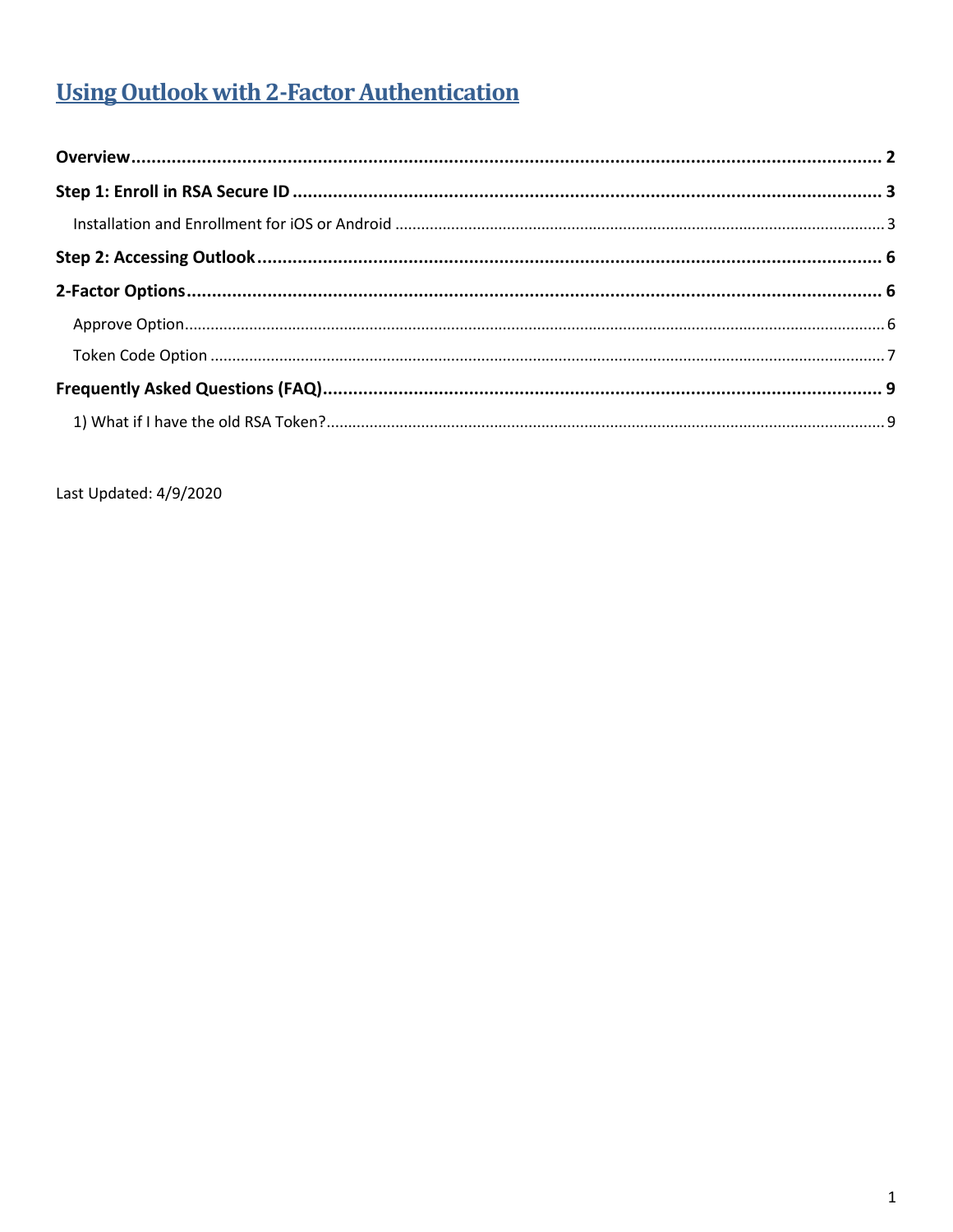### <span id="page-1-0"></span>**Overview**

To log into Outlook from an external network, WFBMC now requires two-factor authentication, which is something you know (username & password) and something you have (a one-time generated number code from your smartphone). Here are the steps in the process:

**Step 1:** Enroll in RSA SecurID Access on your smartphone.

This step in the process uses both your smartphone and a regular computer with internet access. It can be at home or at WFBMC. The computer used does not matter; this is just for enrollment. Click the correct link depending on your smartphone type. **Note: this is** *not* **the device through which you will connect to the network**.

**Step 2:** Log in with 2-factor authentication.

Use both the one-time code and login instructions to log into the network successfully.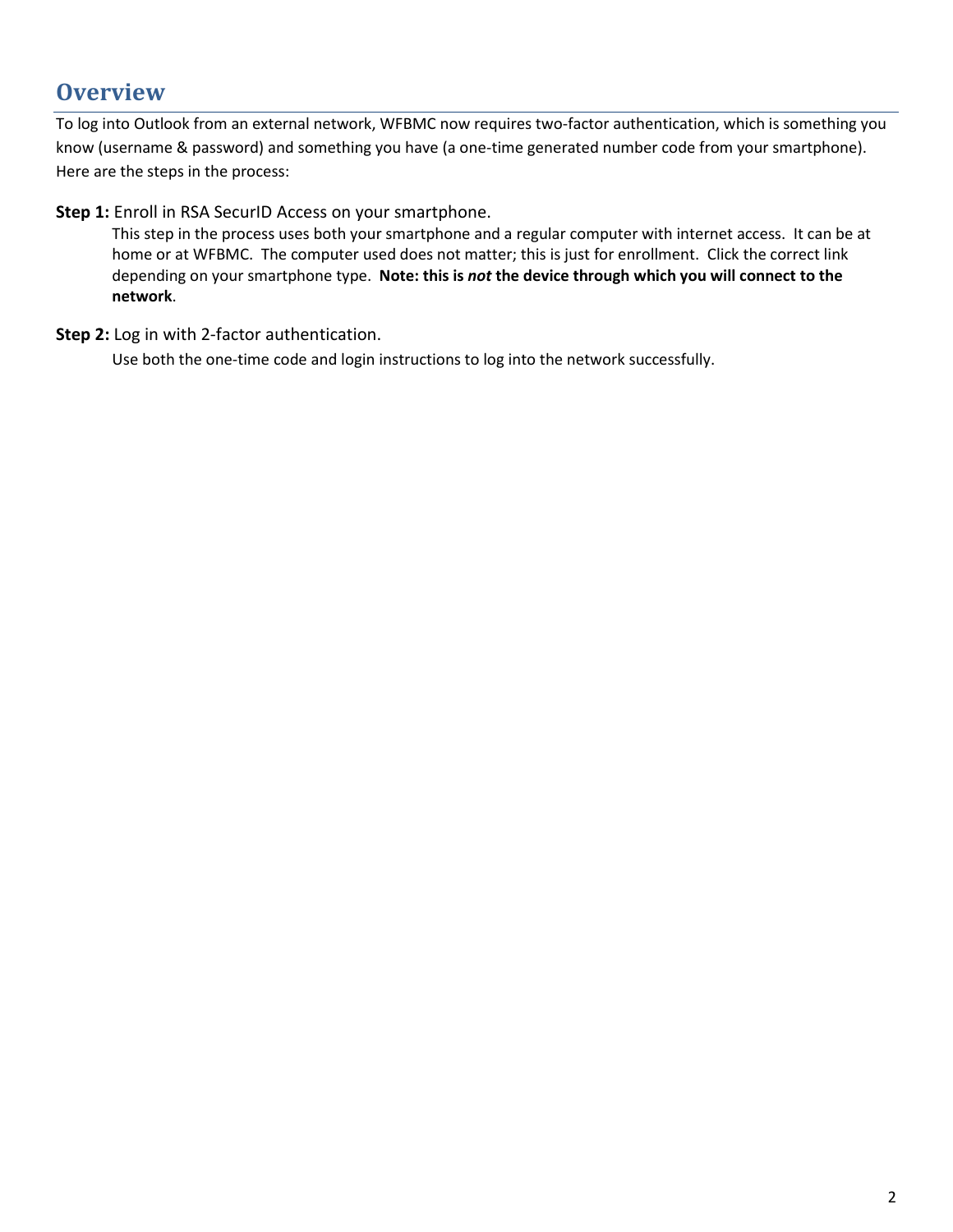### <span id="page-2-1"></span><span id="page-2-0"></span>**Installation and Enrollment for iOS or Android**

Note: It may be helpful to [watch a short video](https://help.access.securid.com/EN_US/Content/Production/ngx_c_managing_devices.htm) that shows this process to obtain your token.

| 1. From your computer navigate to the site<br>https://wakehealth.auth.securid.com/mypage.<br>2. Enter your Email address into the Email Field and click Next. |                       | <b>RS</b> ∧ SECURID' ACCESS<br>My Page |        |    |     |
|---------------------------------------------------------------------------------------------------------------------------------------------------------------|-----------------------|----------------------------------------|--------|----|-----|
|                                                                                                                                                               |                       | <b>Email Address</b><br><b>Next</b>    |        | ۳. |     |
| 3. Enter your WFBMC network password into<br>password field and select Submit.                                                                                | <b>Enter Password</b> |                                        |        |    | the |
|                                                                                                                                                               |                       |                                        |        |    |     |
|                                                                                                                                                               | <b>Submit</b>         |                                        | Cancel |    |     |

4. Click the Checkbox to remember browser and then click continue.

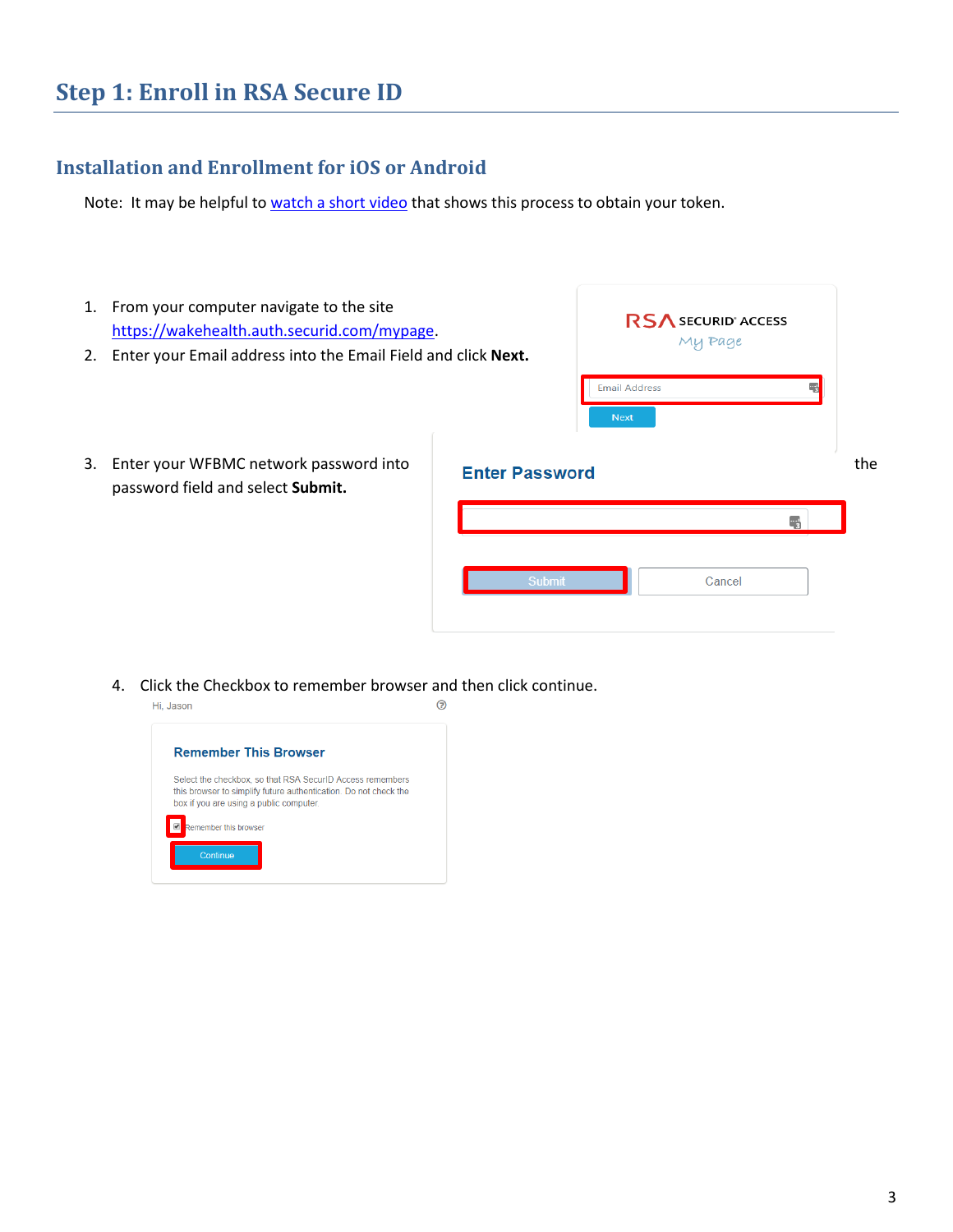5. Click on the Get Started Button to begin your device registration.

Welcome, Jason

| <b>RSA</b> | RSA SecurID Authenticate Registered Device                                |
|------------|---------------------------------------------------------------------------|
| $\sim$     | To access your applications, you need to complete device<br>registration. |
|            | See how it works.                                                         |
|            | There is no registered device.                                            |
|            |                                                                           |
|            | <b>Get Started</b>                                                        |

6. **On your Mobile device:** Go to the Appstore, Google Play Store or Microsoft Store to install the RSA SecurID Authenticate App.

> RSA SecuriD Authenticate RSA SecuriD Software Token **RSA RSA** OPEN  $\varphi$ (SS ₫ ⋐ \*\*\*\*\*\* \*\*\*\*\* 180 11691213 4543 6489

**Note**: There are multiple RSA applications, be sure to download the correct app.

7. **On your PC:** After you have installed the Application on your mobile device select Next

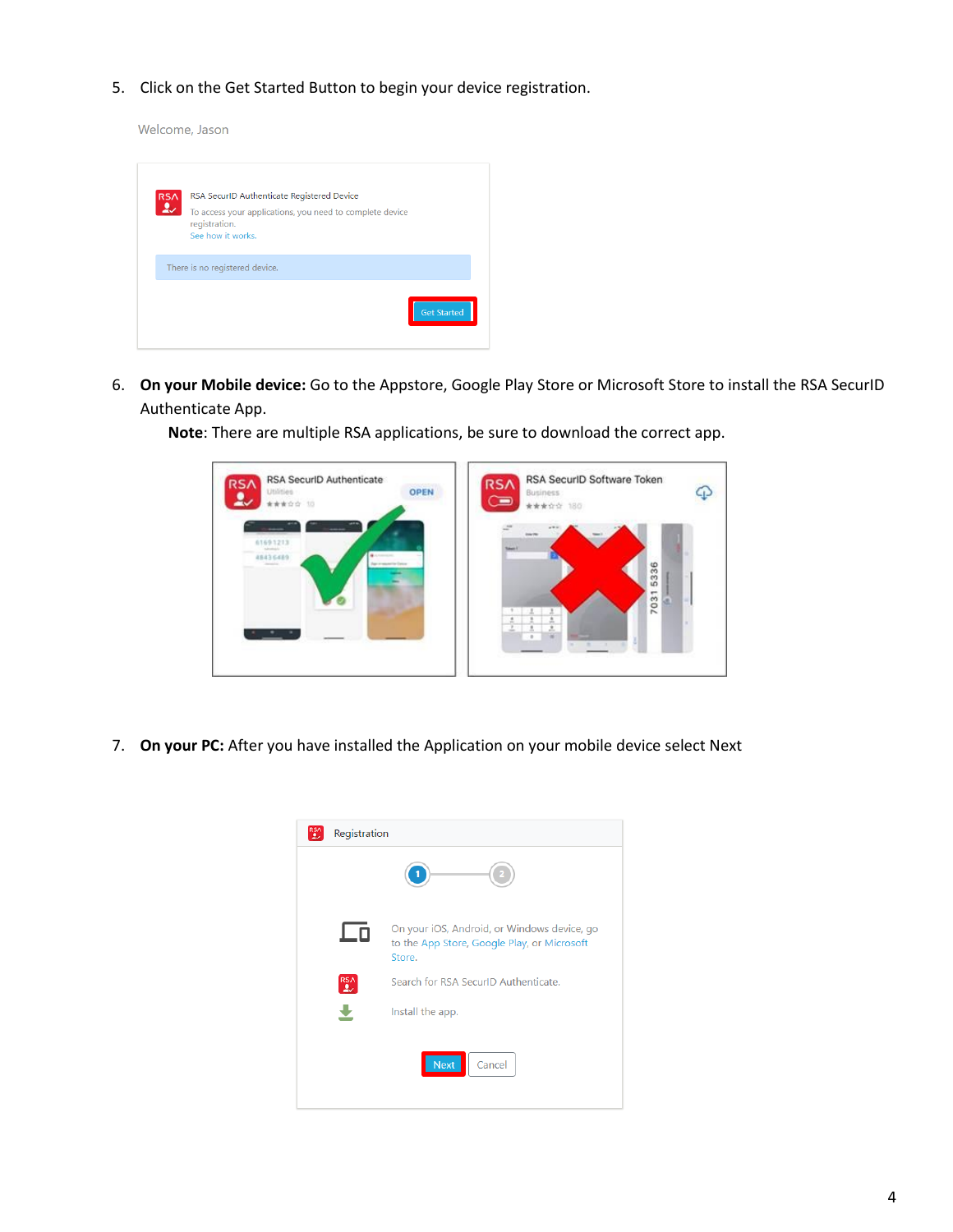8. Open the Authenticate App on your mobile device and tap Scan QR code. Point your camera at the screen to import the token and register your device. Note: If you get promted to allow access to the camera you will need to permit access to import the token.

| Registration                                     |
|--------------------------------------------------|
|                                                  |
| <b>Scan QR Code</b>                              |
| Open the Authenticate app, and tap Scan QR Code. |
| Expires in: 102 seconds                          |
|                                                  |
| <b>Or Enter Details</b>                          |
| In the app, tap Enter Details.                   |
| Company ID: wakehealth                           |
| Email Address: jason.wood@wakehealth.edu         |
| Registration Code: 818501399                     |
| <b>Back</b>                                      |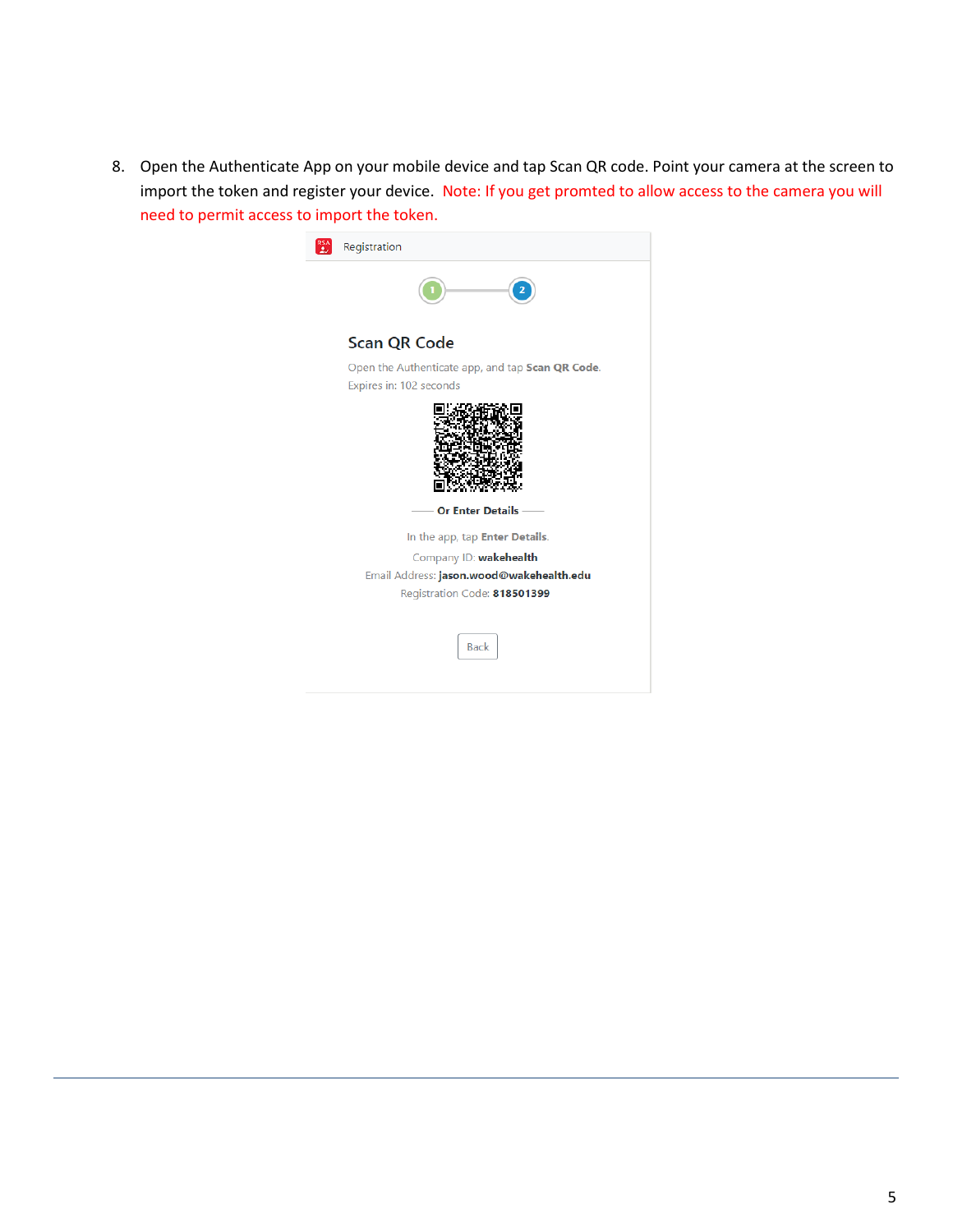## <span id="page-5-0"></span>**Step 2: Accessing Outlook**

Once you have completed the enrollment of your personal smartphone, your next step is to access <https://owa.wakehealth.edu/> on your PC

- 1. Ensure the server "<https://owa.wakehealth.edu/>" is entered into the web browser and press enter.
	- a. Enter your WFBMC Login ID
	- b. Enter your WFUBMC Network password
	- c. Click Login

| <b>WFBMC Outlook Web Access</b><br>Secure Logon                                                |
|------------------------------------------------------------------------------------------------|
| Username                                                                                       |
| Password<br>$\overline{\phantom{0}}$                                                           |
| Change Password?<br>$\Box$ Change account password                                             |
| Security<br>$\bullet$ This is a public or shared computer<br>$\Box$ This is a private computer |
| Light Version?<br>$\Box$ Use the light version of Outlook Web<br>App                           |
| Logon                                                                                          |

### <span id="page-5-1"></span>**2-Factor Options**

2. After your network authentication is passed you will be challenged for your second factor. Depending on your enrollment you may have multiple options.

\*\*NOTE: These options will change based on the initial selections that you make. You will need to read the prompts to select the correct option. The option you choose on your first login option for subsequent logins.

### <span id="page-5-2"></span>**Approve Option**

**Approve Option:** Enter 1 into answer field and select continue.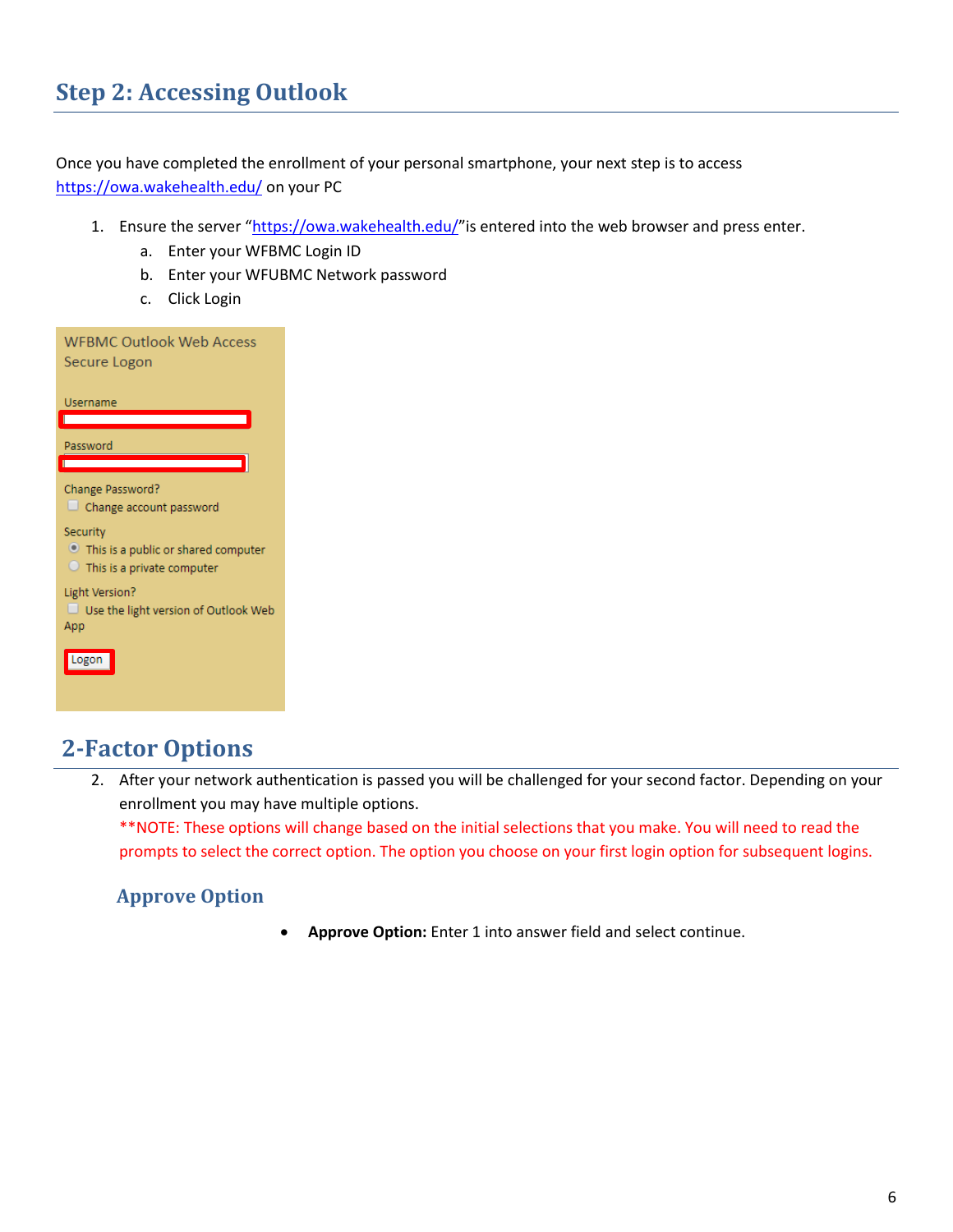| <b>NA Wake Forest</b> <sup>*</sup><br>Baptist Medical Center                                         |  |  |
|------------------------------------------------------------------------------------------------------|--|--|
| Enter your tokencode or select<br>another method: 1 to Approve<br>on your registered device<br>Logon |  |  |
|                                                                                                      |  |  |

If you have registered your device and imported a SecurID Authenticate token you will be sent a push notification By clicking on the Green check mark you will be approved to login to Outlook.



### <span id="page-6-0"></span>**Token Code Option**

- **TokenCode Option**: into the answer field and click Continue
- Open the RSA Authenticate App on your mobile device.



Locate the Token for Wakehealth if you have more than one token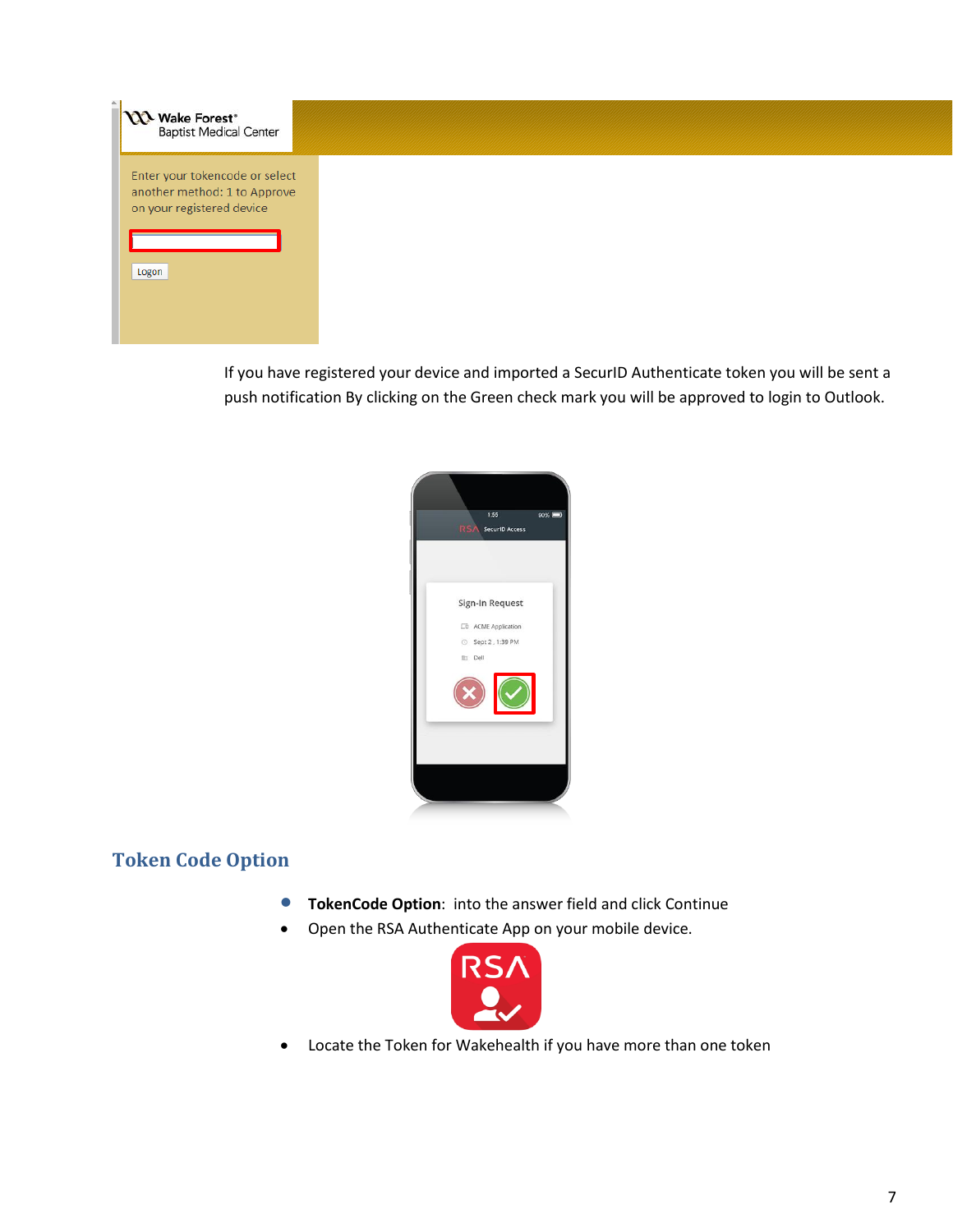

Enter the 8 digit tokencode into the Answer field and select logon



You should now be presented with your email.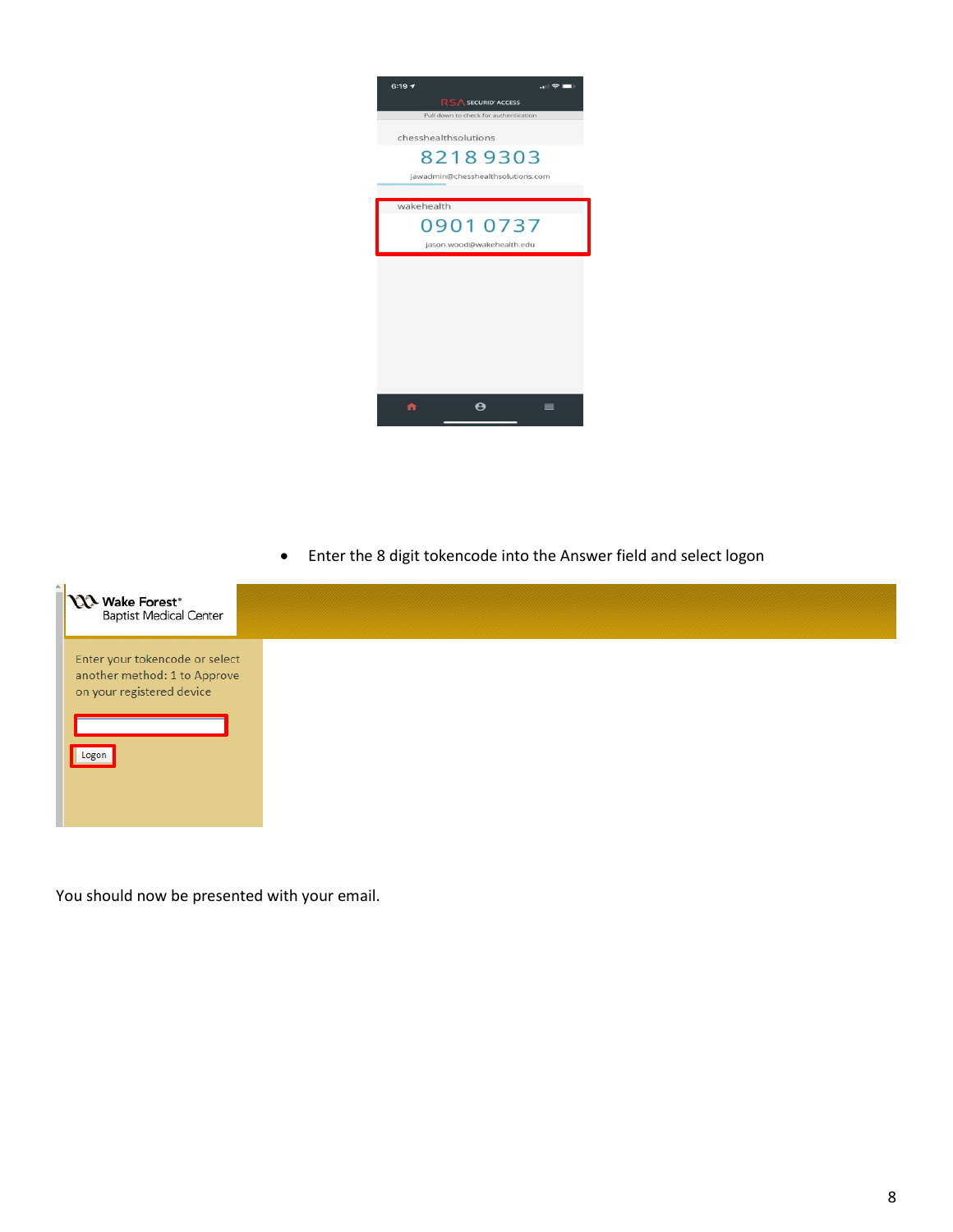### <span id="page-8-1"></span><span id="page-8-0"></span>**1) What if I have the old RSA Token?**

• If you have already have an RSA token assigned and imported onto your device you can use this with the new <https://owa.wakehealth.edu/> site.

**Note:** You can follow the Steps outlined above to obtain the new Authenticate app if you would like to utilize the push notifications.

- On your Mobile device. Launch the RSA Token app and generate your token
	- o Depending on which type of smartphone you have, choose the appropriate screens to generate the token code for the RSA Passcode.



which will be used by entering into the login prompt when remotely logging into a WFBMC system. Pay attention to

which will be used by entering into the login prompt when remotely logging into a WFBMC system. Pay attention to